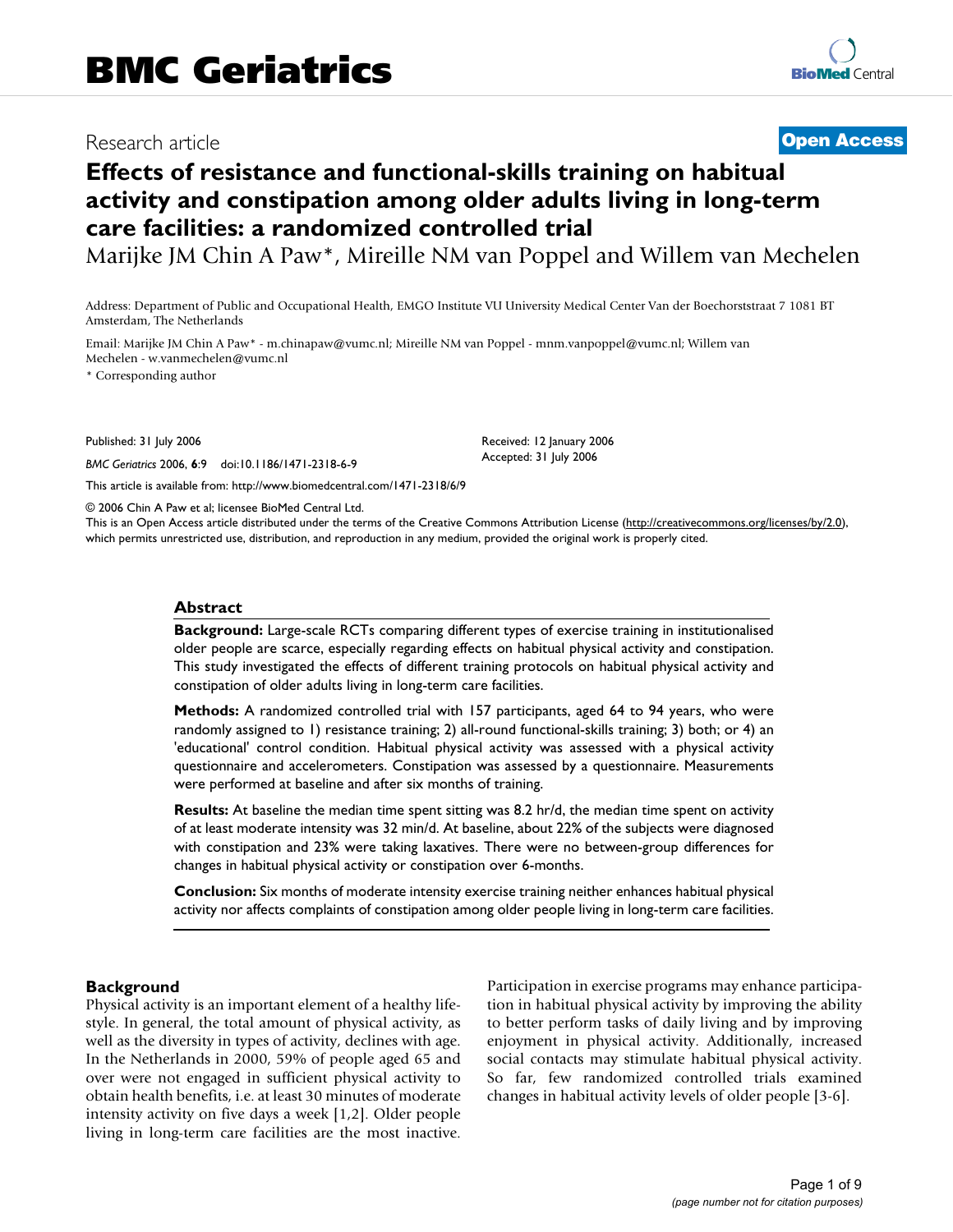Another possible benefit of exercise programs or enhancement in habitual physical activity may be a decline in complaints of constipation. Underlying mechanisms regarding the association between physical exercise and constipation are unclear but a favourable effect on colonic motility, decreased blood flow to the gut, biomechanical bouncing of the gut during running, compression of the colon by abdominal musculature, and increased fibre intake as a result of increased energy expenditure have all been reported [7]. Constipation is a common complaint in older people, and many people become gradually more constipated with age [8]. One of the contributing factors may be decreased mobility and physical inactivity. There is a paucity of controlled trials regarding the association between constipation and exercise in older people [6,9]. However, the Nurses' Health Study [10], which followed a cohort of 62,036 women, found that physical activity 2– 6 times per week was associated with a 35 percent lower risk of constipation. The purpose of this study was, therefore, to evaluate the effects of three different group-based moderate-intensity exercise protocols on habitual physical activity and constipation among older people living in long-term care facilities.

# **Methods**

#### *Study design*

We conducted a 6-months randomized controlled trial of three different moderate-intensity training protocols among older adults living in long-term care facilities, i.e. homes for the aged, with services ranging from independent living to skilled nursing. In this report we describe the effects on habitual physical activity and constipation, which were secondary outcome measures. Effects on the primary outcomes i.e. physical function and wellbeing are described elsewhere [11,12]. In each of the six homes, subjects were randomly assigned to one of the three exercise conditions or the control condition which was an 'educational' program. The random allocation sequence was generated by computer by two independent students, who also assigned participants to their group. Random assignment took place after completion of baseline measurements. The study protocol was approved by the VU University medical center ethics committee.

#### *Study population*

Participants of the study were living in six residential and extended care facilities in the North-Western part of The Netherlands (i.e. West-Friesland). Informative meetings were organized in each home so that the design of the study and the interventions could be explained in detail. Information regarding the study was also available in brochures for the people to take home. At the end of the meeting, subjects received a form on which they could indicate whether they were interested in the study. Those interested in study participation were screened for eligibility based on the following inclusion criteria: 1) aged 65 or older; 2) living in a nursing home or residential care facility; 3) able to walk 6 m or more (with or without a walking aid); 4) able to comprehend the study procedures; 5) no medical contraindication for study participation; 6) no rapidly progressive or terminal illness; 7) and not moving away from the home within the 6-months intervention period (five and six were evaluated by their general practitioner). Informed consent was obtained from all subjects.

#### *Interventions*

#### *Resistance training*

The resistance training program was performed twice a week during six months in groups of five to seven participants directed by a trained physical therapist and an assistant. In the first two weeks, participants were familiarized with the equipment and the technique of the exercises by exercising with minimal resistance. The following weeks, resistance increased until two sets of 8–12 repetitions were possible. Resistance was to be increased after the participant could complete two sets of 12 repetitions for two consecutive sessions. As a warm-up, each exercise was first performed 10–20 repetitions with minimal resistance. Progression was monitored with exercise logs filled out by the supervising physical therapist and assistant. The five exercises were leg press, lattisimus pulldown, biceps curl and triceps press on TechnoGym equipment, and heel raises with dumbbells (1 to 5 kg each), ankle and/or wrist weights (1 and 2 kg per pair). For the heel raises the number of repetitions were increased if the subjects could lift the maximum weight  $(2 \times 5 \text{ kg dumbbells})$  $+ 2 \times 2$  kg ankle weights). Sessions lasted 45–60 min and closed with stretching exercises. The program was designed to improve muscle strength of major muscle groups of both upper and lower body, important for functional performance on common daily activities, according to the American College of Sports Medicine recommendations for older adults [13].

#### *Functional-skills training*

The functional-skills training program was performed twice a week during six months in groups of 7–15 participants, directed by a trained physical therapist and an assistant. The first week was to familiarize participants with the technique of the exercises. All classes started with 5–10 min of warm-up activities: walking (whenever possible), exercise-to-music routines, becoming familiar with the equipment. This was followed by 30–35 min of skills training in game-like and cooperative activities, such as throwing and catching a ball while standing up and sitting down on a chair, musical chairs and team pursuit races. The cool-down period (5–10 min) consisted of stretching and relaxation activities (e.g. finger and wrist rolls, shoulder rolls, reaching, leg stretches). All exercises were adjusted to the individual mobility level. The intensity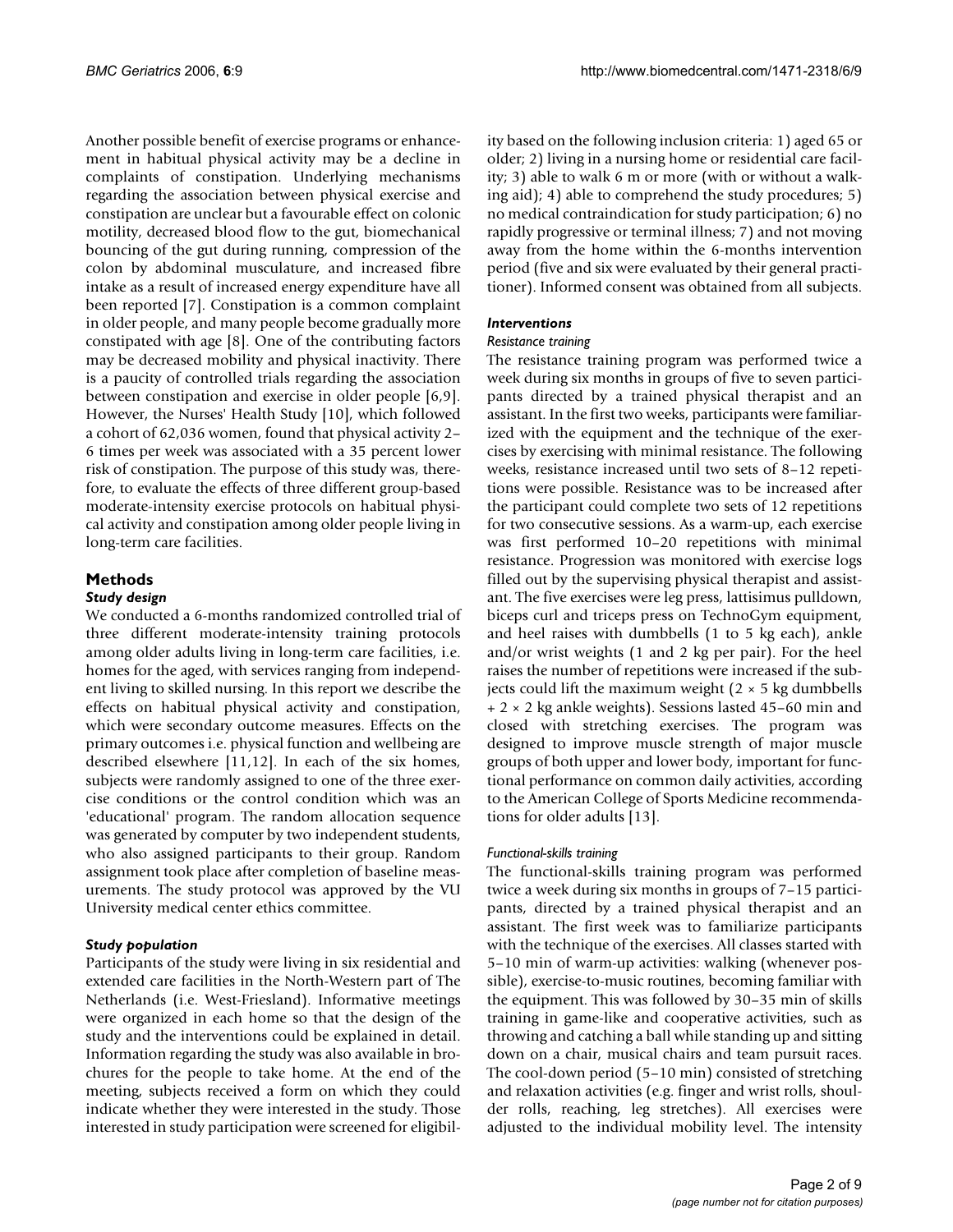was gradually increased: the number of repetitions increased, exercises were performed more often standing up straight and the use of wrist and ankle weights (1 and 2 kg per pair) was encouraged. The program was designed to improve muscle strength, speed, endurance, coordination and flexibility thereby improving functional performance of common daily activities. An emphasis was placed on skills training, meaning that the specific activities required for independence in daily activities were practiced. The design and theoretical background of the functional-skills training program are described in detail elsewhere [14].

## *Combination*

Subjects in the combination group performed once weekly the resistance training and once weekly the allround functional-skills training protocol. All three exercise programs were directed by physical therapists who were already working in the homes and thus familiar with working with the study population. The physical therapists were trained by the principal investigator (MCAP). To encourage standardization, the training protocols were extensively described in a manual. The assistants were either volunteers or students.

# *Control program*

The control program was designed to provide attention, social interaction and was meant to be a 'placebo' intervention. Participants were told that they were assigned to an 'educational' program (i.e. group discussions about topics of interest to older people such as history of the 20th century, music, relaxation etc.). Sessions were organized two days of the week during six months for 45–60 min in groups of 7–15 participants, supervised by a professional creative therapist.

# *Measurements*

Data were collected at baseline and after six months intervention by three trained research assistants who were blinded to group assignment, according to a standardized protocol.

# *Physical activity*

The level of physical activity was estimated by an accelerometer and the validated Lasa Physical Activity Questionnaire [15]. The questionnaire was administered in a personal interview at the subjects home. This questionnaire addresses the following activities: walking outdoors, bicycling, light household activities, heavy household activities, and a maximum of two sports activities. Respondents were asked how often and for how long in the previous two weeks they had engaged in each activity. From the questionnaire data, two measures of total physical activity were calculated. First, activity in min/d was calculated by multiplying the frequency and duration of each separate activity in the previous two weeks and dividing the multiplied score by 14. A total activity score was calculated by summing all separate activity scores. The total time spent on moderate-intensity physical activity was calculated by subtracting the time spent on light household activity from the total activity time.

The MTI model 7164 accelerometer was worn on a belt around the hip during three consecutive days. The accelerometer measures acceleration and deceleration in a vertical plane over a user-specified interval (epoch). The accelerometer was initialized as described by the manufacturer and the 60-s epoch was used. The subjects were carefully instructed on how to wear the accelerometers for the entire awake time of the day, except during water activities. From the accelerometer data three measures of physical activity were calculated: the average time spent sitting per day using an arbitrary cut off (< 100 counts/min); the average total counts per day over the registered days; and the average number of counts per minute (total counts divided by the registration time).

# *Bowel movements*

Subjects were asked about a number of defecation problems and frequency of bowel movements. They were also asked about the use of laxatives (including synthetic laxatives, bulk forming organic laxatives and enemas). For the diagnosis of constipation, a subject must have had two or more complaints, but not taking laxatives. Complaints were defined as: straining at least 25% of the times, lumpy or hard stools at least 25% of the times, a feeling of incomplete evacuation at least 25% of the times, and fewer than three bowel movements in a week. This definition of constipation is an adaptation of that described by Schaefer & Cheskin [8] who used fewer than two bowel movements per week as a criterion.

# *Statistical analysis*

Data were analyzed using SPSS for Windows (release 7.5.2) and MlwiN (1998, version 1.02.0002). Descriptive data are reported for variables of interest (percentage, mean, SD). Analysis of variance and  $\varpi^2$ -tests were used to compare groups at baseline. To evaluate the effects of the interventions multilevel analysis was used. Using this technique, regression coefficients can be adjusted for the clustering of observations within one home that leads to dependency of observations of different subjects within one home. In the multi-level analysis two levels were defined: 1) patient and 2) home. A linear model was used to study the effect of all three interventions on the continuous outcome values. The parameters of interest are the regression coefficients (beta) indicating the effect of the intervention of interest, compared to the control group. In the 'crude' model the outcome value at six months was adjusted only for the value at baseline. In the secondary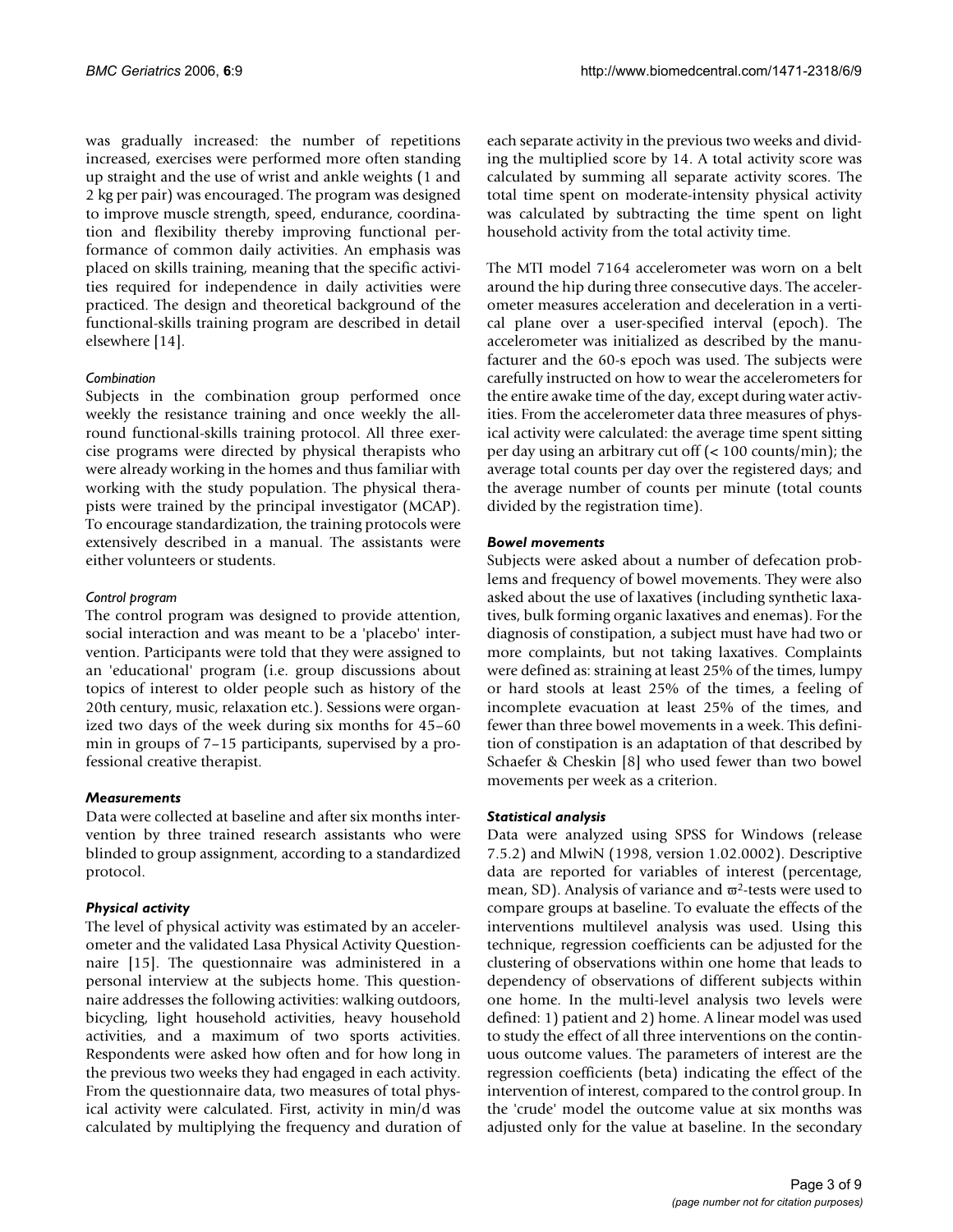analyses, adjustments were made for gender, age and class attendance. Regression coefficients and 95% confidence intervals for the basic and the adjusted model are reported.

The trial was designed to randomize 60 subjects to each intervention group, taking into account a dropout percentage of 25% with an alpha of 0.05 and a power of 0.80. Primary analyses were conducted by intention-to-treat with participants analyzed according to the initial randomized assignment.

# **Results**

In total, 224 subjects were enrolled in the study and randomly assigned to the four intervention groups. Mean age of these subjects was 81.7, ranging from 64 to 94 yr. For 157 subjects (70%) complete data were available from the physical activity questionnaire. Mainly due to technical problems, complete accelerometer data were available for 118 subjects (53%). General characteristics of this group are shown in Table 1. Their mean age was 81 ( $\pm$  5.6) yr and the majority lived in a residential care facility. Dropout of participants was not significantly different among the four groups (resistance training 30%, functional-skills training 27%, combined training 21% and control group 39%). The study participants who dropped out were slightly older (83 versus 81 yr), and were more often male (20 versus 15%) and living in nursing homes (23 versus 14%).

Median attendance to the resistance training was 76%, to the functional-skills training 70% and to the combined training 73%. Attendance to the control program was significantly lower (67%). No participant withdrew for adverse effects, but eight participants discontinued the intervention because they found the exercise program too intensive.

# *Physical activity*

Physical activity characteristics at baseline and after six months are presented in Table 2. At baseline, the median time spent on physical activity was almost 105 min/d, and the median time spent sitting 8.2 h/d. The median time spent on activity of at least moderate intensity was 32 min/d. About half (47%) of the study sample spent less than 30 min/d (the recommended amount of physical activity in the Netherlands) on moderate intensity activities. Mean accelerometer counts per day were 103,647 and the number of counts per minute 133. There were no differences between groups at baseline, except that the resistance training group spent less time on total physical activity. These values did not change significantly after six months intervention.

The differences in the 6 months change between the three exercise groups compared to the control group are presented in Table 3 and Figure 1. After adjusting for score at baseline, age, sex and class attendance no significant differences between the exercise groups and controls were found, except for a decline in activity of at least moderate intensity in the resistance training group compared to the controls (adjusted difference: -12.2 min, 95% CI:-23.8;- 0.7). Both the resistance training and the combined training group spent less time sitting compared to the control group after 6 months intervention. However, this difference was not statistically significant.

## *Bowel movements*

For 172 subjects (77%) complete data were available from the questionnaire on bowel movements. No differences in the number of subjects with constipation or taking laxatives were observed between groups at baseline. About 22% of the subjects were diagnosed with constipation and 23% were taking laxatives at baseline. No statistically significant differences between men and women and type of residence were present at baseline. Neither of the exercise programs had an effect on the percentage of subjects with constipation or taking laxatives.

# **Discussion**

This study demonstrates that twice-weekly moderateintensity exercise programs affects neither habitual physical activity nor constipation in habitants of long-term care facilities. We hypothesized that participation in exercise programs may improve habitual physical activity by improving the ability to perform tasks of daily living, enjoyment in physical activity, and increased social contacts.

One of the reasons for the lack of effect on habitual physical activity may be that subjects were insufficiently compliant to improve their ability to perform tasks of daily living. Twice weekly functional-skills training, or a combination of resistance and functional-skills training did improve several fitness and performance measures, while exercising once a week appeared to be insufficient [11]. Even in a more compliant subgroup who attended at least 75% of all exercise classes no enhancement of habitual physical activity was noted [11]. Looking at the resistance exercise logs all supervising physical therapists frequently modified the resistance training protocol in case subjects could not perform the 8–12 repetitions without complaints. Both our participants as well as the supervising physical therapists were reluctant to increase the resistance. Therefore, the increase in resistance often was at a slower pace than according to the protocol. Adherence to the functional-skills training protocol is more difficult to assess. Since twice weekly functional-skills training alone or in combination with resistance training did show func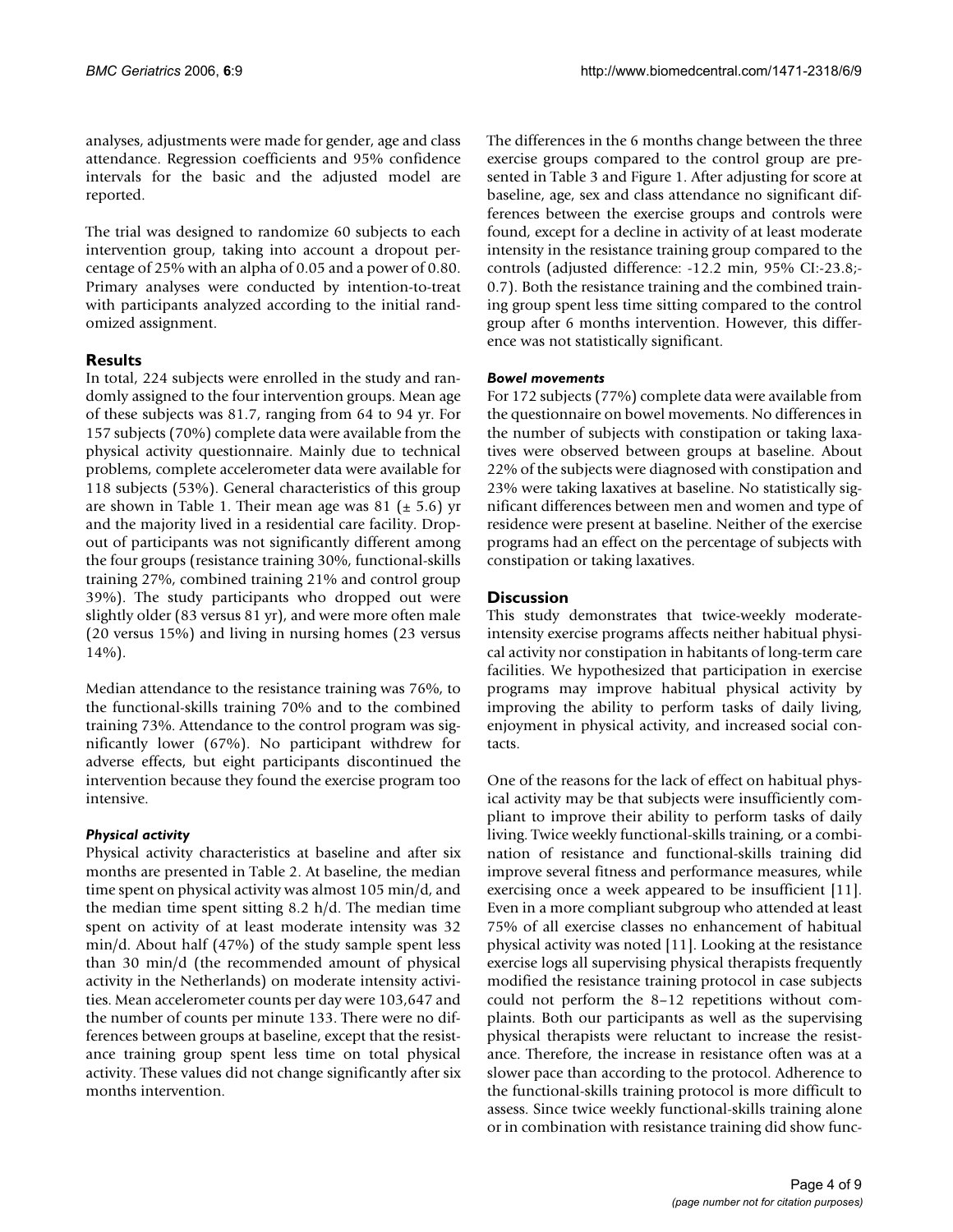**Table 1: General characteristics of elderly living in long-term care facilities (N = 157)**

|                            | <b>Resistance training</b><br>$(n = 40)$ | <b>Functional training</b><br>$(n = 41)$ | <b>Combined training</b><br>$(n = 45)$ | Control $(n = 31)$ |
|----------------------------|------------------------------------------|------------------------------------------|----------------------------------------|--------------------|
| Age, mean $\pm$ SD, yr     | $81.0 (\pm 5.8)$                         | 82.1 $(\pm 4.9)$                         | $80.9 (\pm 6.3)$                       | $81.3 (\pm 4.4)$   |
| Sex, No. (%) male/female   | II(27)/29(73)                            | 8(20)/33(80)                             | 7(16)/38(84)                           | 5(16)/26(84)       |
| marital status, No. (%)    |                                          |                                          |                                        |                    |
| - Married                  | 8(20)                                    | 7(17)                                    | 10(22)                                 | 11(36)             |
| - Widowed                  | 28 (70)                                  | 30(73)                                   | 32(71)                                 | 19(61)             |
| - never married            | 1(3)                                     | 2(5)                                     | 3(7)                                   | 1(3)               |
| - divorced                 | 3(8)                                     | 2(5)                                     | $\overline{\phantom{0}}$               | $\blacksquare$     |
| type of residence, No. (%) |                                          |                                          |                                        |                    |
| - nursing home             | 6(15)                                    | 5(12)                                    | 7(16)                                  | 2(7)               |
| - residential care         | 34 (85)                                  | 36 (88)                                  | 38 (84)                                | 29 (93)            |

**Table 2: Baseline physical activity and 6-month change (median [25th and 75th percentile] or mean ± sd) of elderly living in long-term care facilities (N = 157)**

|                                       | <b>Resistance training</b><br>$(n = 40)$ |                   | <b>Functional training</b><br>$(n = 41)$ |                   | <b>Combined training</b><br>$(n = 45)$ |                  | Control<br>$(n = 31)$ |                    |
|---------------------------------------|------------------------------------------|-------------------|------------------------------------------|-------------------|----------------------------------------|------------------|-----------------------|--------------------|
|                                       | baseline                                 | 6 m change        | baseline                                 | 6 m change        | baseline                               | 6 m change       | baseline              | 6 m change         |
| total physical<br>activity (min/d)    | 85 [47;120]*                             | $12$ [-20;39]     | $118$ [71;178]                           | $-2$ [ $-43;36$ ] | 111 [64;167]                           | $1$ [-31;22]     | 128 [69;159]          | $-10$ [ $-39;30$ ] |
| total<br>moderate<br>activity (min/d) | 21 [6.4]                                 | $-6$ [ $-22:6$ ]  | 41 [18:59]                               | $-3$ [ $-22;6$ ]  | 43 [9;52]                              | $-4$ [ $-17;3$ ] | 32 [11;81]            | $ [-17;15]$        |
| Time spent<br>sitting (min/d)         | 508 [204;568]                            | $-3$ [ $-17;41$ ] | 484 [277;579]                            | $-8$ [ $-58;29$ ] | 510 [305;569]                          | $8$ [-56;64]     | 466 [214;532]         | $0$ [-31;19]       |
| total counts<br>per day               | $87778 \pm$<br>37427                     | $7397 \pm 25631$  | $102137 +$<br>45412                      | $-455 \pm 44344$  | $119460 \pm$<br>66204                  | $-528 \pm 49601$ | $105610 \pm$<br>48437 | $2808 \pm 40467$   |
| counts per<br>minute                  | $113 \pm 45$                             | 7 ± 29            | $133 \pm 54$                             | $-0.1 \pm 49$     | $150 \pm 77$                           | ±66              | $136 \pm 58$          | $3 + 40$           |

 $*$  p  $\leq$  0.05, for between group difference at baseline

**Table 3: Results of Multilevel analyses regarding the effect of three different training protocols on habitual activity of elderly living in long-term care facilities (N = 157)**

|                                                            | <b>Resistance training versus</b><br>control difference [95% CI] | <b>Functional training versus</b><br>control difference [95% CI] | <b>Combined training versus</b><br>control difference [95% CI] |
|------------------------------------------------------------|------------------------------------------------------------------|------------------------------------------------------------------|----------------------------------------------------------------|
| total physical activity (min/d)                            |                                                                  |                                                                  |                                                                |
| adjusted for score at baseline                             | 3.9 [-21.9;29.7]                                                 | $9.6$ [-15.4;34.6]                                               | 2.8 [-21.7;27.3]                                               |
| adjusted for score at baseline, age, sex and<br>compliance | $1.3$ [-24.2;26.7]                                               | $9.3$ [-15.4;33.9]                                               | $-1.3$ [ $-25.9;23.3$ ]                                        |
| total moderate activity (min/d)                            |                                                                  |                                                                  |                                                                |
| adjusted for score at baseline                             | $-11.5$ [ $-23.0;0.04$ ]                                         | $-2.4$ [ $-13.6;8.9$ ]                                           | $-3.18$ [ $-14.2;7.9$ ]                                        |
| adjusted for score at baseline, age, sex and<br>compliance | $-12.2$ [-23.8;-0.7]*                                            | $-2.4$ [ $-13.7;8.9$ ]                                           | $-3.9$ [ $-15.2;7.4$ ]                                         |
| averaged time spent sitting (min/d)                        |                                                                  |                                                                  |                                                                |
| adjusted for score at baseline                             | $-6.3$ [ $-50.2;37.7$ ]                                          | $-19.1$ [ $-62.7;24.6$ ]                                         | 4.4 [-39.6;48.3]                                               |
| adjusted for score at baseline, age, sex and<br>compliance | $-10.4$ [ $-54.0;33.2$ ]                                         | $-24.1$ [ $-67.3$ ; 19.1]                                        | 6.5 $[-37.3;50.3]$                                             |
| total counts per day                                       |                                                                  |                                                                  |                                                                |
| adjusted for score at baseline                             | $-2471$ [ $-22106$ ; 17164]                                      | -5068 [-24413;14277]                                             | 3466 [-16146;23078]                                            |
| adjusted for score at baseline, age, sex and<br>compliance | -5939 [-25531;13653]                                             | -8891 [-28105;10323]                                             | 202 [-19496;19900]                                             |
| counts per minute                                          |                                                                  |                                                                  |                                                                |
| adjusted for score at baseline                             | $-3.4$ [ $-28.3;21.5$ ]                                          | $-5.0$ [ $-29.6$ ; 19.5]                                         | 4.1 [-20.7;29.0]                                               |
| adjusted for score at baseline, age, sex and<br>compliance | $-7.2$ [ $-32.2$ ; 17.9]                                         | $-9.2$ [ $-33.8$ ; 15.3]                                         | $0.3$ [-24.9;25.4]                                             |

 $*$  p  $\leq$  0.05, for exercise versus control group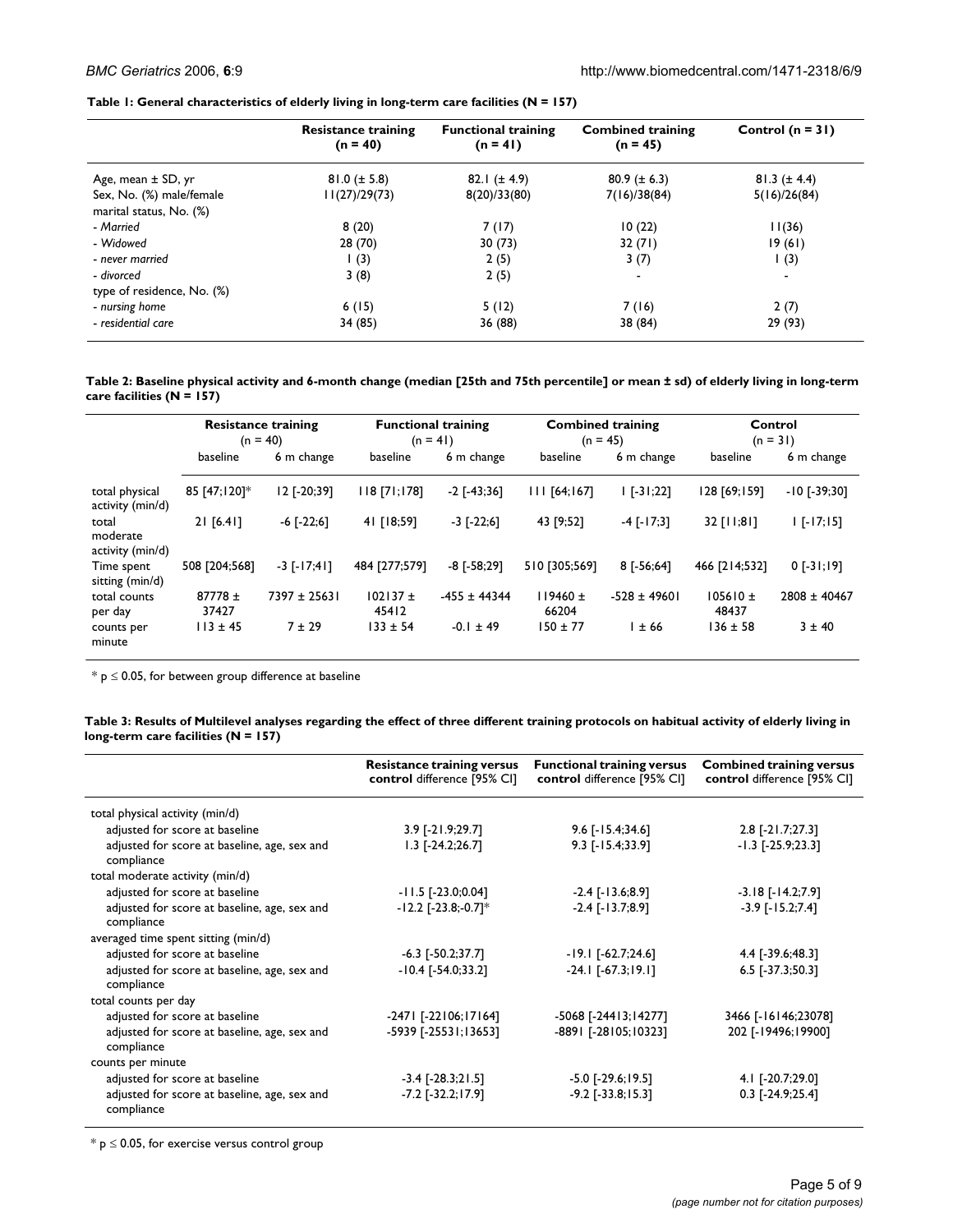

## **Total physical activity (questionnaire)**

#### Mean difference in 6-month change in **Figure 1** habitual physical activity between exercise groups and the control group Mean difference in 6-month change in habitual physical activity between exercise groups and the control group.

Page 6 of 9 *(page number not for citation purposes)*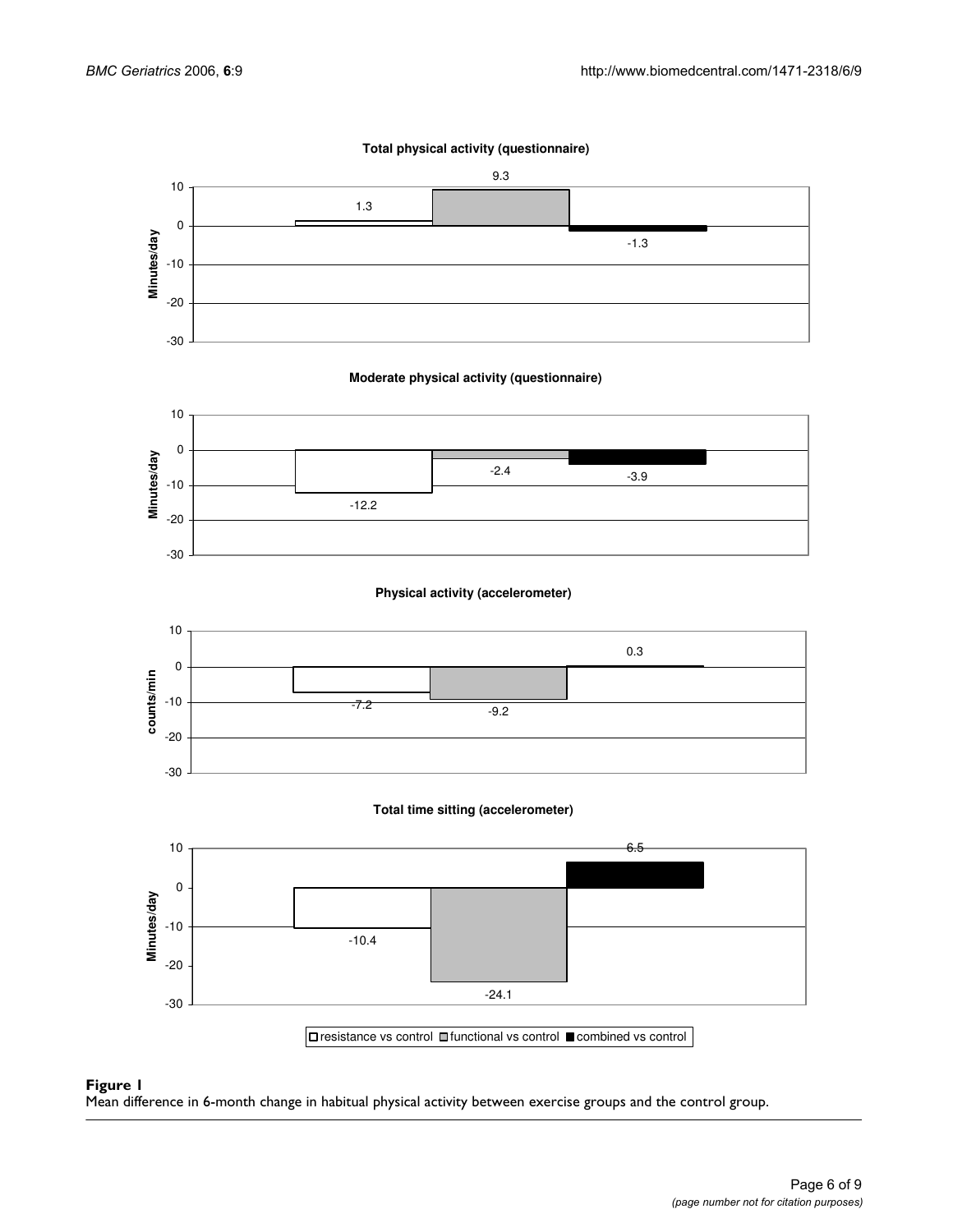|                                                                              | <b>Strength training</b><br>$(n = 41)$ |           | <b>Functional training</b><br>$(n = 48)$ |           | <b>Combined training</b><br>$(n = 48)$ |            | Control<br>$(n = 35)$ |            |
|------------------------------------------------------------------------------|----------------------------------------|-----------|------------------------------------------|-----------|----------------------------------------|------------|-----------------------|------------|
|                                                                              | baseline                               | 6 mo      | baseline                                 | 6 mo      | baseline                               | 6 mo       | baseline              | 6 mo       |
| No. (%) of subjects with constipation*<br>No (%) of subjects using laxatives | 9/41(22)                               | 9/41(22)  | 9/48(19)                                 | 11/48(23) | 12/48(25)                              | 14/48 (29) | 8/35(23)              | 3/35(9)    |
| - daily                                                                      | $4/4$ (10)                             | 5/41(12)  | $8/48$ (17)                              | 5/48(10)  | $8/48$ (17)                            | 9/48(19)   | 9/34(26)              | 5/35(14)   |
| $-2-3$ d/wk                                                                  | 2/41(5)                                | 1/41(2)   | 1/48(2)                                  | 0/48(0)   | 1/48(2)                                | 0/48(0)    | 1/34(3)               | 0/35(0)    |
| - weekly                                                                     | 1/41(2)                                | 2/41(5)   | 0/48(0)                                  | 2/48(4)   | 2/48(4)                                | 1/48(2)    | 0/34(0)               | 1/35(3)    |
| - never                                                                      | 34/41(83)                              | 33/41(80) | 39/48(81)                                | 41/48(85) | 37/48 (77)                             | 38/48 (79) | 24/34(71)             | 29/35 (83) |

**Table 4: The number of subjects (%) with constipation or taking laxatives among the four research groups at baseline and six months follow-up (N = 172).**

\* Subjects were considered to be constipated if they were not taking laxatives and had two or more of the following complaints: straining, lumpy or hard stools, feeling of incomplete evacuation, fewer than three bowel movements in a week.

tional improvement, functional-skills training seems more feasible in this type of population. On the other hand, the majority of subjects did enjoy participation in the exercise programs and wanted to continue exercising after the 6-month trial.

Our findings are contradictory with the findings of Hamdorf et al. [5] and Fiatarone et al. [4]. Hamdorf et al[5] found that habitual activity patterns (according to the Maximum Current Activity 'still doing' and Normative Impairment Index) had increased among 80 healthy women aged 60 to 70 after a 26 wk progressive walking program. Fiatarone et al. [4] reported that overall level of physical activity (assessed by accelerometers worn around both ankles) increased among 45 frail nursing home residents after 10 wk progressive resistance exercise training. However, the level of physical activity in the preceding studies was assessed differently and less elaborately. Possibly for a frail population another type of exercise intervention may be more successful in increasing physical activity. In the study of Simmons and Schnelle [6] research staff provided exercise and toileting assistance every two hours, four times per day, five days a week for 32 weeks, and this did result in overall physical activity increases but not in improved bowel movement. One should bear in mind that habitual physical activity is difficult to assess and there is no perfect method. We used a physical activity questionnaire and an accelerometer to assess habitual physical activity subjectively and objectively. Results from both methods suggest that subjects had not increased their level of physical activity.

According our expectations the study population was extremely inactive. The physical activity questionnaire was also used in the Longitudinal Aging Study Amsterdam (LASA). Compared to participants of LASA  $(n = 2,109)$ , who were younger (69.3 yr) and independently living, our population was less physically active  $(2 h/d \text{ vs } 3 h/d)$  [16]. The amount of physical activity according to the accelerometer was much smaller compared to healthy adults

(133 counts/min versus 402 counts/min) [17]. Also, about half of the study population were not sufficiently active according to the Dutch recommendation regarding the minimum physical activity time required to enhance health. This finding was based on subjective questionnaire data and comparable to prevalence data in the general adult population [2]. It suggests that subjects in our study tended to overestimate or over-report their amount of physical activity. To calculate how much time subjects spent in different intensities of activity from the objective accelerometer data, cut-points are needed. At present, there exist different cut-points in the literature, but these are mainly derived from laboratory studies in healthy adults. For this reason we decided to calculate from the accelerometer data only the total counts over the registered days, and the number of counts per minute, and not the total time spent on moderate intensity physical activity. The time spent sitting was calculated using an arbitrary cut-off point of 100 counts/min.

The percentage of subjects with constipation in our study (22% according to our definition) was low for this age group. Earlier studies reported a prevalence of constipation as high as 26% among men and 34% among women over 65 yr [8]. The use of laxatives was remarkably low also (23%). An earlier study reported that about 56% of nursing home residents used laxatives for bowel regulation in the Netherlands [2,6,18]. A possible explanation may be that the questions we used to assess constipation were not valid. The low prevalence of constipation in our sample may explain the lack of effect on complaints of constipation or the use of laxatives. Our finding agrees with those of Meshkinpour et al. [9] who studied the effects of regular exercise in the management of constipation among patients with chronic idiopathic constipation in the age range of 31 to 65 yr. Simmons and Schnelle [6] found that daily exercise in addition to a scheduled-toileting intervention were not sufficient to improve bowel movement frequency. Constipation is a multi faceted problem that is thought to be related to physical activity,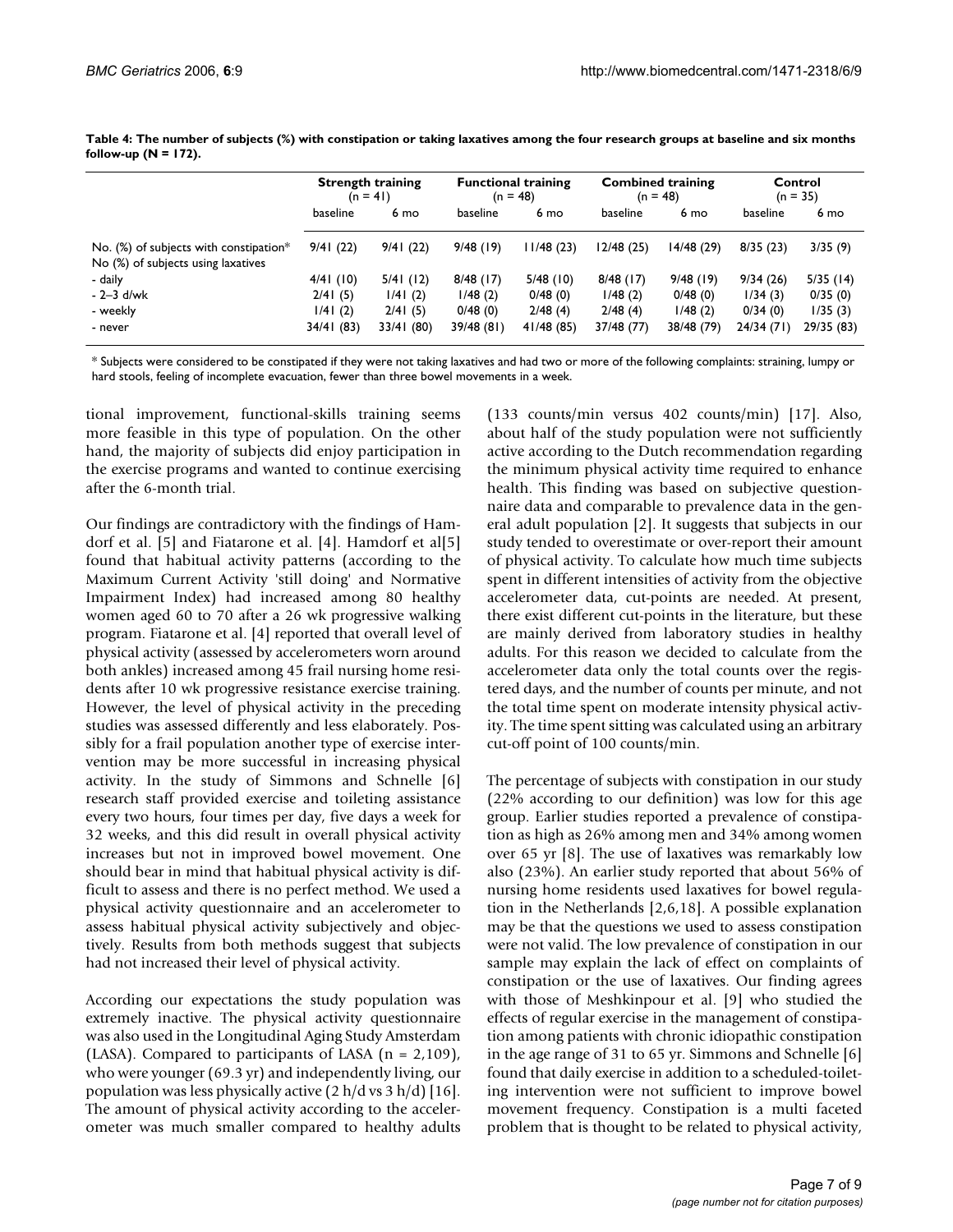food and fluid intake and medications. In older people physical activity may help in improving constipation but probably as part of a broad intervention that affects all of these risk factors.

A strength of this study is that instead of an efficacy study, we meant to perform an effectiveness study evaluating the relative effects of different exercise protocols on habitual physical activity and complaints of constipation function of long-term care residents under more 'real life' circumstances. Exclusion criteria for study participation were kept to a minimum and the exercise programs were supervised by physical therapists who already worked in the long-term care facilities. We realize that supervision of the programs by research staff might have improved standardisation and adherence to the exercise protocols. However, supervision by facility staff as in our study resembles more the real-life situation.

A limitation of our study is that because of the nature of the trial (i.e. an effectiveness trial rather than an efficacy trial), there was no close control or exact measurement of the exercise intensity by the researchers. Other limitations are the fact that complaints of constipation were assessed by a short questionnaire and that no information was available on possible changes in food- and water intake and use of medication. More research is needed on implementation of exercise programs in home-based settings and their effectiveness on habitual physical activity and constipation. Practical systems for monitoring exercise intensity in care settings are needed. According to Glasziou et al. [19] monitoring should aim to establish the response to the exercise intervention, detect the need to adjust the intervention and detect adverse effects. Since constipation is a multi-faceted problem, future research on this common complaint should include not only physical activity, but also food and fluid intake and medication use.

# **Conclusion**

Six months of moderate intensity exercise training neither enhances habitual physical activity nor affects complaints of constipation among older people living in long-term care facilities.

#### **Competing interests**

The author(s) declare that they have no competing interests.

# **Authors' contributions**

MCAP conceived of the study, participated in its design and coordination, performed the statistical analysis and drafted the manuscript. MvP participated in the coordination of the study and the statistical analysis. WvM conceived of the study and participated in the design of the study. All authors read and approved the final manuscript.

#### **Acknowledgements**

The authors thank dr M Sjostrom from the Karolinska Institute in Sweden for his assistance with calculating the measures of physical activity from the accelerometer data.

The study was supported by the Dutch Health Research Council (grant number 2200.0060), the 'Stichting Ouderen in Beweging West-Friesland', Regional Health Care Insurance Company Univé, TechnoGym Benelux B.V. and Nijha Lochem B.V.

#### **References**

- 1. Pate RR, Pratt M, Blair SN, Haskell WL, Macera CA, Bouchard C, Buchner D, Ettinger W, Heath GW, King AC, Kriska AM, Leon AS, Marcus BH, Morris J, Paffenbarger RSJ, Patrick K, M.L. P, Rippe JM, Sallis JF, Wilmore JH: **[Physical activity and public health. A recom](http://www.ncbi.nlm.nih.gov/entrez/query.fcgi?cmd=Retrieve&db=PubMed&dopt=Abstract&list_uids=7823386)[mendation from the Centers for Disease Control and](http://www.ncbi.nlm.nih.gov/entrez/query.fcgi?cmd=Retrieve&db=PubMed&dopt=Abstract&list_uids=7823386) Prevention and the American College of Sports Medicine.** *JAMA* 1995, **273:**402-7.
- 2. Ooijendijk WTM, Hildebrandt VH, Stiggelbout M: **Bewegen in Nederland 2000: Eerste resultaten van de monitorstudie Bewe-**Gezondheid.In:Trendrapport Bewegen en **Gezondheid 2000/2001.** Edited by: WTM O, Hildebrandt VH and Stiggelbout M. PlantijnCasparie Heerhugowaard; 2001:7-23.
- 3. Helbostad JL, Sletvold O, Moe-Nilssen R: **[Home training with and](http://www.ncbi.nlm.nih.gov/entrez/query.fcgi?cmd=Retrieve&db=PubMed&dopt=Abstract&list_uids=15293484) [without additional group training in physically frail old peo](http://www.ncbi.nlm.nih.gov/entrez/query.fcgi?cmd=Retrieve&db=PubMed&dopt=Abstract&list_uids=15293484)ple living at home: effect on health-related quality of life and [ambulation.](http://www.ncbi.nlm.nih.gov/entrez/query.fcgi?cmd=Retrieve&db=PubMed&dopt=Abstract&list_uids=15293484)** *Clinical Rehabilitation* 2004, **18:**498-508.
- 4. Fiatarone MA, O'Neill EF, Ryan ND, Clements KM, Solares GR, Nelson ME, Roberts SB, Kehayias JJ, Lipsitz LA, Evans WJ: **[Exercise](http://www.ncbi.nlm.nih.gov/entrez/query.fcgi?cmd=Retrieve&db=PubMed&dopt=Abstract&list_uids=8190152) [training and nutritional supplementation for physical frailty](http://www.ncbi.nlm.nih.gov/entrez/query.fcgi?cmd=Retrieve&db=PubMed&dopt=Abstract&list_uids=8190152) [in very elderly people.](http://www.ncbi.nlm.nih.gov/entrez/query.fcgi?cmd=Retrieve&db=PubMed&dopt=Abstract&list_uids=8190152)** *N Engl J Med* 1994, **330:**1769-1775.
- 5. Hamdorf PA, Withers RT, Penhall RK, Haslam MV: **[Physical train](http://www.ncbi.nlm.nih.gov/entrez/query.fcgi?cmd=Retrieve&db=PubMed&dopt=Abstract&list_uids=1622313)[ing effects on the fitness and habitual activity patterns of eld](http://www.ncbi.nlm.nih.gov/entrez/query.fcgi?cmd=Retrieve&db=PubMed&dopt=Abstract&list_uids=1622313)[erly women.](http://www.ncbi.nlm.nih.gov/entrez/query.fcgi?cmd=Retrieve&db=PubMed&dopt=Abstract&list_uids=1622313)** *Arch Phys Med Rehabil* 1992, **73:**603-608.
- 6. Simmons SF, Schnelle JF: **Effects of an exercise and scheduledtoileting intervention on appetite and constipation in nursing home residents.** *The Journal of Nutrition, Health and Aging* 2004, **8:**116-121.
- 7. Peters HPF, De Vries WR, VanBerge-Henegouwen GP, Akkermans LMA: **[Potential benefits and hazards of physical activity and](http://www.ncbi.nlm.nih.gov/entrez/query.fcgi?cmd=Retrieve&db=PubMed&dopt=Abstract&list_uids=11171839) [exercise on the gastrointestinal tract.](http://www.ncbi.nlm.nih.gov/entrez/query.fcgi?cmd=Retrieve&db=PubMed&dopt=Abstract&list_uids=11171839)** *Gut* 2001, **48:**435-439.
- 8. Schaefer DC, Cheskin LJ: **[Constipation in the elderly.](http://www.ncbi.nlm.nih.gov/entrez/query.fcgi?cmd=Retrieve&db=PubMed&dopt=Abstract&list_uids=9767726)** *Am Fam Physician* 1998, **58:**907-914.
- 9. Meshkinpour H, Selod S, Movahedi H, Nami N, James N, Wilson A: **Effects of regular exercise in management of chronic idiopathic constipation.** *Dig Dis Sci 1998* 1998, **43:**2379-2380.
- 10. Dukas L, Willett WC, Giovannucci EL: **[Association between phys](http://www.ncbi.nlm.nih.gov/entrez/query.fcgi?cmd=Retrieve&db=PubMed&dopt=Abstract&list_uids=12907334)[ical activity, fiber intake, and other lifestyle variables and](http://www.ncbi.nlm.nih.gov/entrez/query.fcgi?cmd=Retrieve&db=PubMed&dopt=Abstract&list_uids=12907334) [constipation in a study of women.](http://www.ncbi.nlm.nih.gov/entrez/query.fcgi?cmd=Retrieve&db=PubMed&dopt=Abstract&list_uids=12907334)** *American Journal of Gastroenterology* 2003, **98:**1790-1796.
- 11. Chin A Paw MJM, MNM P, JWR T, W M: **Once a week not enough, twice a week not feasible? A randomised controlled exercise trial in long-term care facilities [ISRCTN87177281].** *Patient Educ Couns* 2006, **Jan 16; [Epub ahead of print]:**.
- 12. Chin A Paw MJM, van Poppel MNM, Twisk JWR, van Mechelen W: **[Effects of resistance and all-round, functional training on](http://www.ncbi.nlm.nih.gov/entrez/query.fcgi?cmd=Retrieve&db=PubMed&dopt=Abstract&list_uids=15233841) quality of life, vitality and depression of older adults living in long-term care facilities: a 'randomized' controlled trial [\[ISRCTN87177281\].](http://www.ncbi.nlm.nih.gov/entrez/query.fcgi?cmd=Retrieve&db=PubMed&dopt=Abstract&list_uids=15233841)** *BMC Geriatr* 2004, **4:**5.
- 13. ACSM: **[ACSM Position Stand. Exercise and physical activity](http://www.ncbi.nlm.nih.gov/entrez/query.fcgi?cmd=Retrieve&db=PubMed&dopt=Abstract&list_uids=9624662) [for older adults.](http://www.ncbi.nlm.nih.gov/entrez/query.fcgi?cmd=Retrieve&db=PubMed&dopt=Abstract&list_uids=9624662)** *Med Sci Sports Exerc* 1998, **30:**992-1008.
- 14. Chin A Paw MJM, de Jong N, Stevens M, Bult P, Schouten EG: **Development of an exercise program for frail elderly.** *J Aging and Physical Activity* 2001, **9:**476-489.
- 15. Stel VS, Smit JH, Pluijm SM, Visser M, Deeg DJ, Lips P: **[Comparison](http://www.ncbi.nlm.nih.gov/entrez/query.fcgi?cmd=Retrieve&db=PubMed&dopt=Abstract&list_uids=15066685) [of the LASA Physical Activity Questionnaire with a 7-day](http://www.ncbi.nlm.nih.gov/entrez/query.fcgi?cmd=Retrieve&db=PubMed&dopt=Abstract&list_uids=15066685) [diary and pedometer.](http://www.ncbi.nlm.nih.gov/entrez/query.fcgi?cmd=Retrieve&db=PubMed&dopt=Abstract&list_uids=15066685)** *J Clin Epidemiol* 2004, **57:**252-258.
- 16. Visser M, Pluijm SM, Stel VS, Bosscher RJ, Deeg DJ: **[Physical activity](http://www.ncbi.nlm.nih.gov/entrez/query.fcgi?cmd=Retrieve&db=PubMed&dopt=Abstract&list_uids=12410894) [as a determinant of change in mobility performance: the](http://www.ncbi.nlm.nih.gov/entrez/query.fcgi?cmd=Retrieve&db=PubMed&dopt=Abstract&list_uids=12410894)**